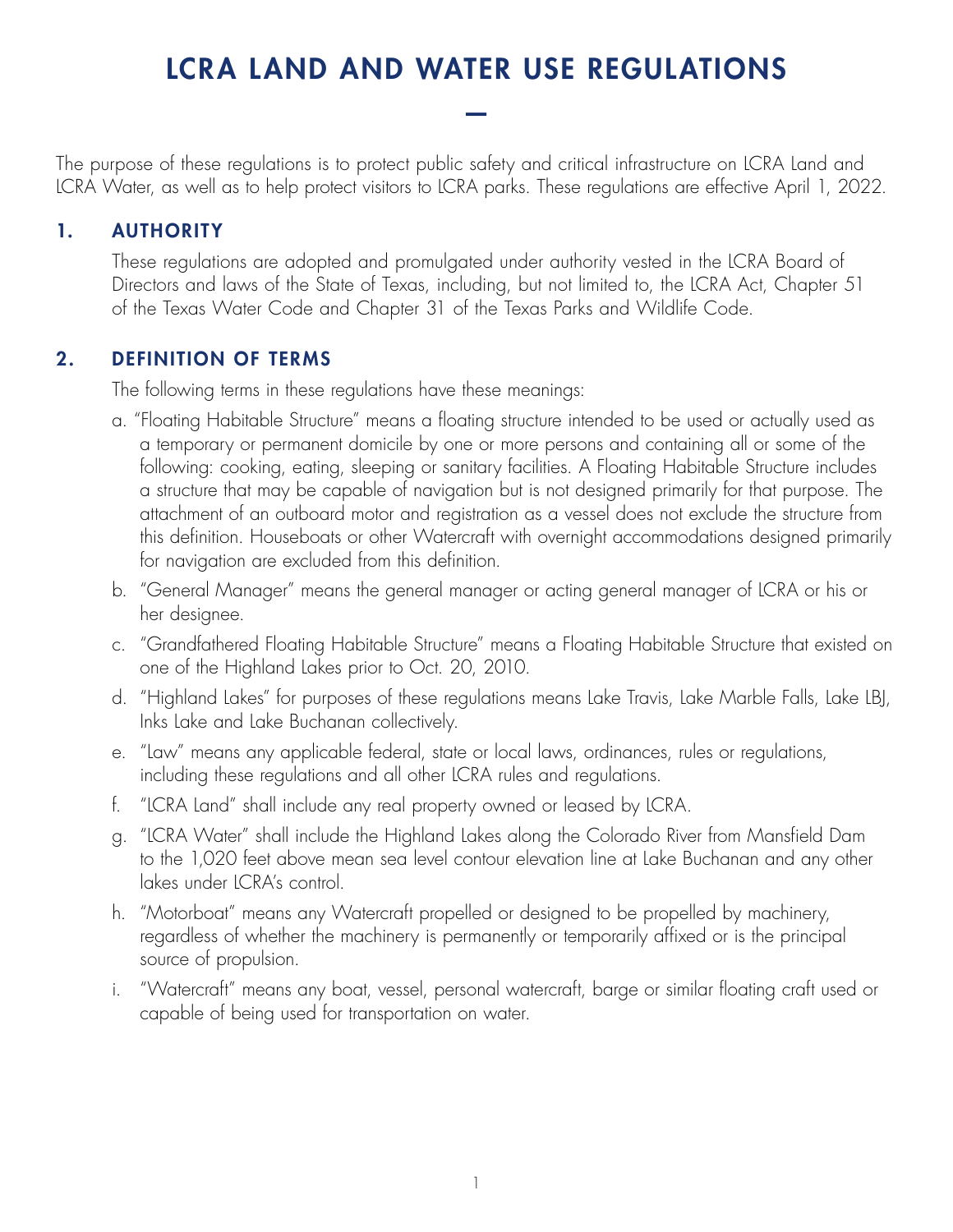# 3. ABANDONED PROPERTY AND PROPERTY IN VIOLATION OF LAW

- a. Abandonment of personal property on or in LCRA Land or LCRA Water is prohibited. Abandoned personal property can include, but is not limited to, docks, Watercraft and vehicles. Personal property left unattended on LCRA Land or LCRA Water for more than 24 hours shall be considered abandoned property, except when authorized at a dock or marina.
- b. Maintaining personal property, including but not limited to, docks, Watercraft, vehicles and structures on LCRA Land or LCRA Water in violation of Law is prohibited. Personal property maintained on LCRA Land or LCRA Water in violation of Law is subject to removal and enforcement when:
	- I. The personal property remains on LCRA Land or in LCRA Water for more than 24 hours after notice of violation is given, regardless of whether the personal property is attended or unattended; or
	- II. With respect to docks or structures, the personal property remains on LCRA Land or LCRA Water for more than 24 hours after the period given to cure a notice of violation, regardless of whether the dock or structure is attended or unattended.
- c. Abandoned property and property remaining on LCRA Land or in LCRA Water in violation of this regulation may be removed and disposed of in any manner deemed appropriate by the General Manager. LCRA is not responsible for personal property left on LCRA Land or in LCRA Water.
- d. Notwithstanding any other provision in this regulation, LCRA may immediately remove personal property, docks or structures on LCRA Land or in LCRA Water if they present an immediate and significant threat to human life, public safety or the environment.
- e. For all property removed from LCRA Land or LCRA Water pursuant to this regulation, LCRA may seek civil restitution of all costs of removal, storage and disposal from a responsible party, the owner of the property, or the registered or titled owner of the property. Any person seeking to recover abandoned or unclaimed property removed from LCRA Land or LCRA Water must pay all costs incurred by LCRA, including but not limited to, costs of towing, storage and removal.

# 4. ADVERTISEMENTS

No commercial notices, signs or advertisements shall be placed on LCRA Land. Private messages may be posted only in areas designated by the General Manager.

#### 5. BUOYS

No persons other than LCRA employees performing their duties shall place any buoy or marker on LCRA Water except as authorized by the LCRA Buoy Permit Guide.

#### 6. DREDGING AND FILLING

Any excavation, discharge or fill of materials in LCRA Water shall be performed in accordance with all applicable regulations and permits, including but not limited to, U.S. Army Corps of Engineers (Fort Worth or Galveston districts) regulations and permits, LCRA's Highland Lakes Dredge and Fill Ordinance, and LCRA's Highland Lakes Watershed Ordinance.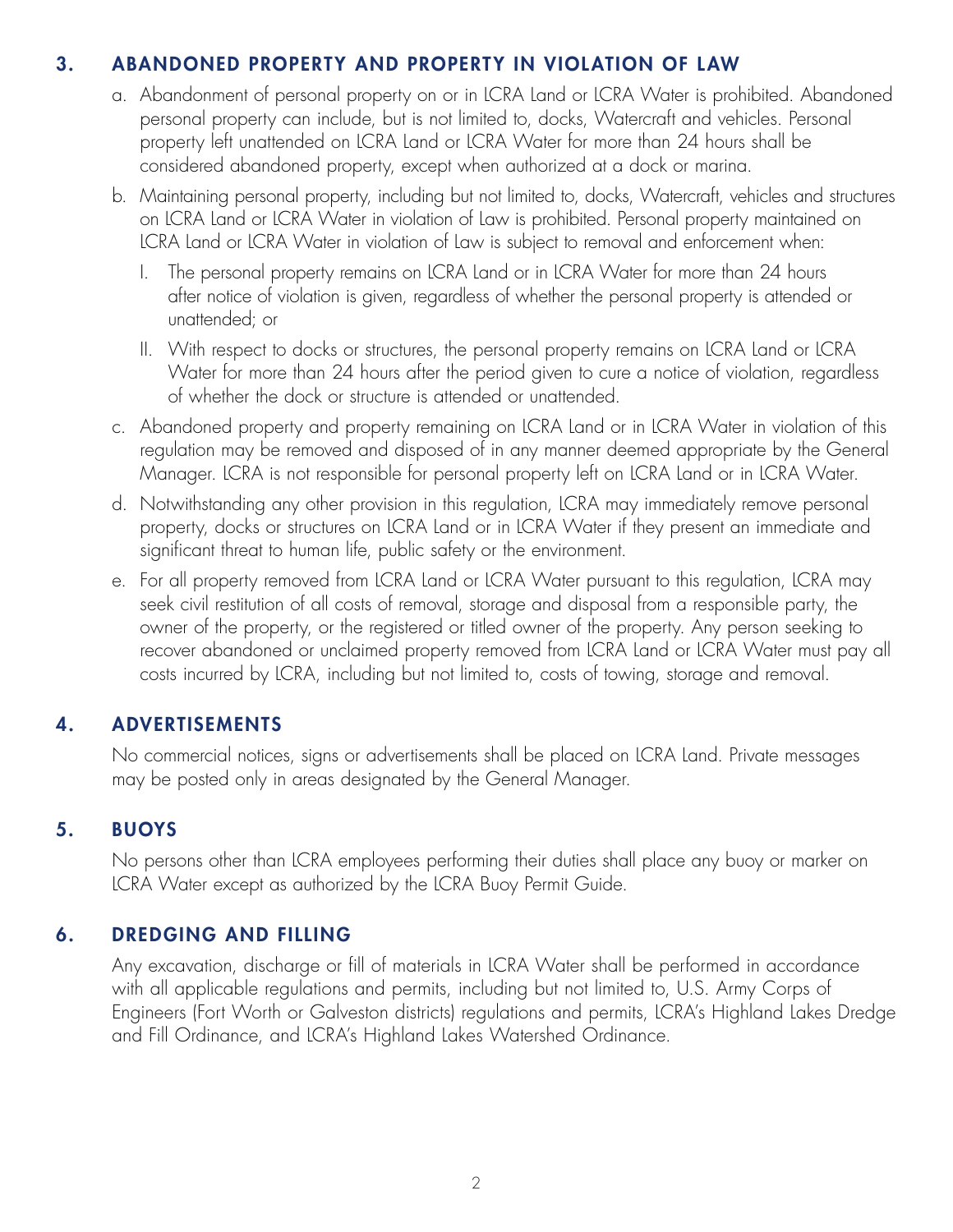# 7. EMERGENCY RESTRICTIONS

In the case of extreme flooding, water contamination, or other emergency or natural disaster, the General Manager is authorized to declare restrictions on the use of all or any portion of LCRA Water as deemed necessary and convenient for purposes of public health, safety and welfare. No person shall engage in any activity that violates such restrictions.

# 8. FIREARMS, BOW FISHING, HUNTING AND TRAPPING

- a. Hunting is prohibited under Chapter 62 of the Texas Parks and Wildlife Code.
- b. No person shall hunt or shoot a firearm, bow or crossbow on or over LCRA Water, except for bow fishing as noted below. This restriction shall not apply north of Falls Creek on Lake Buchanan.
- c. Bow fishing is allowed on the Highland Lakes with these restrictions:
	- I. Bow fishing must take place from a boat.
	- II. Bow fishing is not allowed from the bank, within 75 feet of any marked designated swimming area, within 50 feet of any boat dock, pier or restricted or residential areas, or while wading.
	- III. Crossbows, draw-locking mechanisms and arrows designed for flight through the air are prohibited; only hand-pulled and hand-released equipment is allowed.
	- IV. Archery equipment is prohibited on LCRA Land.
- d. No person shall place poisons, salt blocks, feed, or mechanical devices such as traps and snares on LCRA Land.

#### 9. FIREWORKS AND EXPLOSIVES

Possession or discharge of fireworks or explosives on LCRA Land or LCRA Water is prohibited.

#### 10. FLOATING HABITABLE STRUCTURES

- a. Floating Habitable Structures are prohibited within the floodplain of the Highland Lakes.
- b. A Grandfathered Floating Habitable Structure is excluded from the prohibition in this regulation if it complies with all of the following conditions:
	- I. It is registered with LCRA within six months after notification by LCRA staff;
	- II. It is not relocated, replaced, expanded or modified, other than as required for necessary maintenance; and
	- III. It complies with all applicable federal, state or local rules and regulations, including any applicable LCRA rules and regulations.

#### 11. GROUPS

Prior written permission shall be obtained from LCRA for any organized group activity involving 20 or more individuals on LCRA Land. At the sole discretion of the General Manager, LCRA may designate a particular site for any group activity.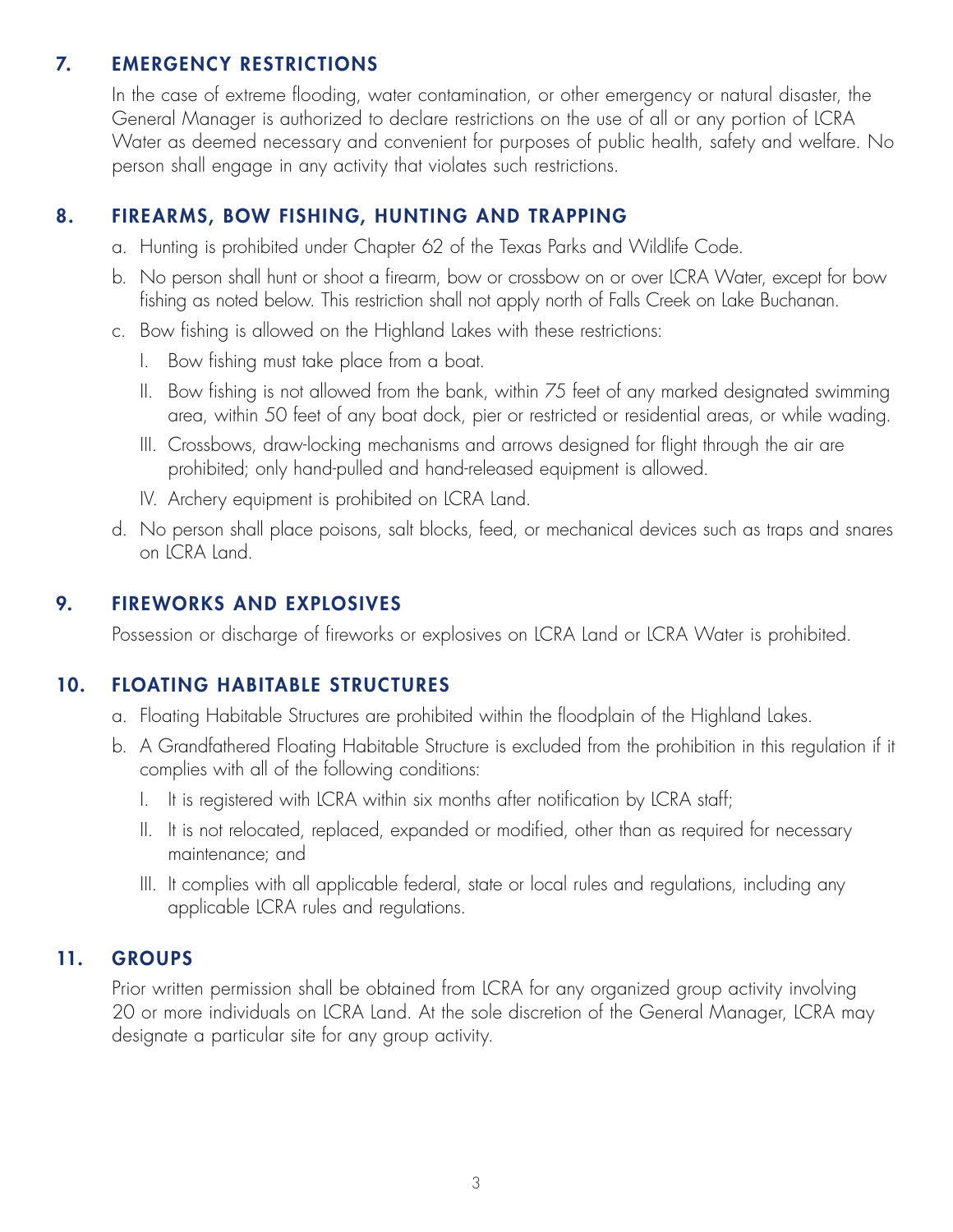# 12. MOTOR VEHICLES

- a. All motor vehicles operating on LCRA Land shall be confined to designated roads and parking areas, except in designated special-use areas. All motor vehicles operated on LCRA Land shall be licensed for street use and operated by persons with valid driver's licenses.
- b. LCRA may issue a permit to allow the operation of utility terrain vehicles (UTV), all-terrain vehicles (ATV), recreational off-highway vehicles (ROV) and golf carts on designated LCRA Land. Permitted vehicles shall be operated by persons with a valid driver's license.
- c. All motor vehicles shall be operated in a reasonable and prudent manner not to exceed the posted speed limit.

# 13. OBSTRUCTION OF NAVIGATION AND WATER FLOW

- a. No person shall anchor, construct or maintain any Watercraft or floating or fixed structure on or in LCRA Water that unreasonably prevents, impedes or interferes with safe navigation or access to the water by the public. No person shall construct or maintain in LCRA Water any fence, pump, pipe or similar device that changes the normal movement of water and/or wind currents or otherwise interferes with the normal movement of water and floating debris.
- b. All floating or fixed structures of any type on LCRA Water shall be adequately marked or lighted so as not to create a safety hazard for the public. This paragraph does not apply to breakwater structures permitted under the Highland Lakes Marina Ordinance.

#### 14. PARK USE

- a. No person shall enter or remain in parks operated by LCRA or use LCRA services or equipment without paying applicable fees.
- b. Camping is allowed only in designated areas on LCRA Land.
- c. No person shall camp on LCRA Land for more than five consecutive days or on multiple LCRA Lands for more than 10 days within any calendar month without reservations.
- d. No person shall litter or contaminate any area of LCRA Land or LCRA Water. Park visitors may dispose of garbage and waste only in trash receptacles provided by LCRA. In areas where there are no trash receptacles provided, visitors shall collect and remove their waste from LCRA Land for lawful disposal.
- e. Campfires are allowed only in designated fire rings or barbecue pits. LCRA enforces burn bans declared by local counties. In addition, the General Manager may declare a ban on all fires on LCRA Land during extreme fire hazard conditions. No person shall build or maintain a fire on LCRA Land when a burn ban declaration is in effect. No person shall at any time burn garbage, brush or other refuse on LCRA Land.
- f. All pets must be kept on leash while in designated camping and picnicking areas; outside the designated camping and picnicking areas, pets must be kept under their owners' direct control. In no case shall a pet be allowed to constitute a nuisance.
- g. No horses shall be allowed in designated camping or picnicking areas unless dedicated equine facilities are available at the park.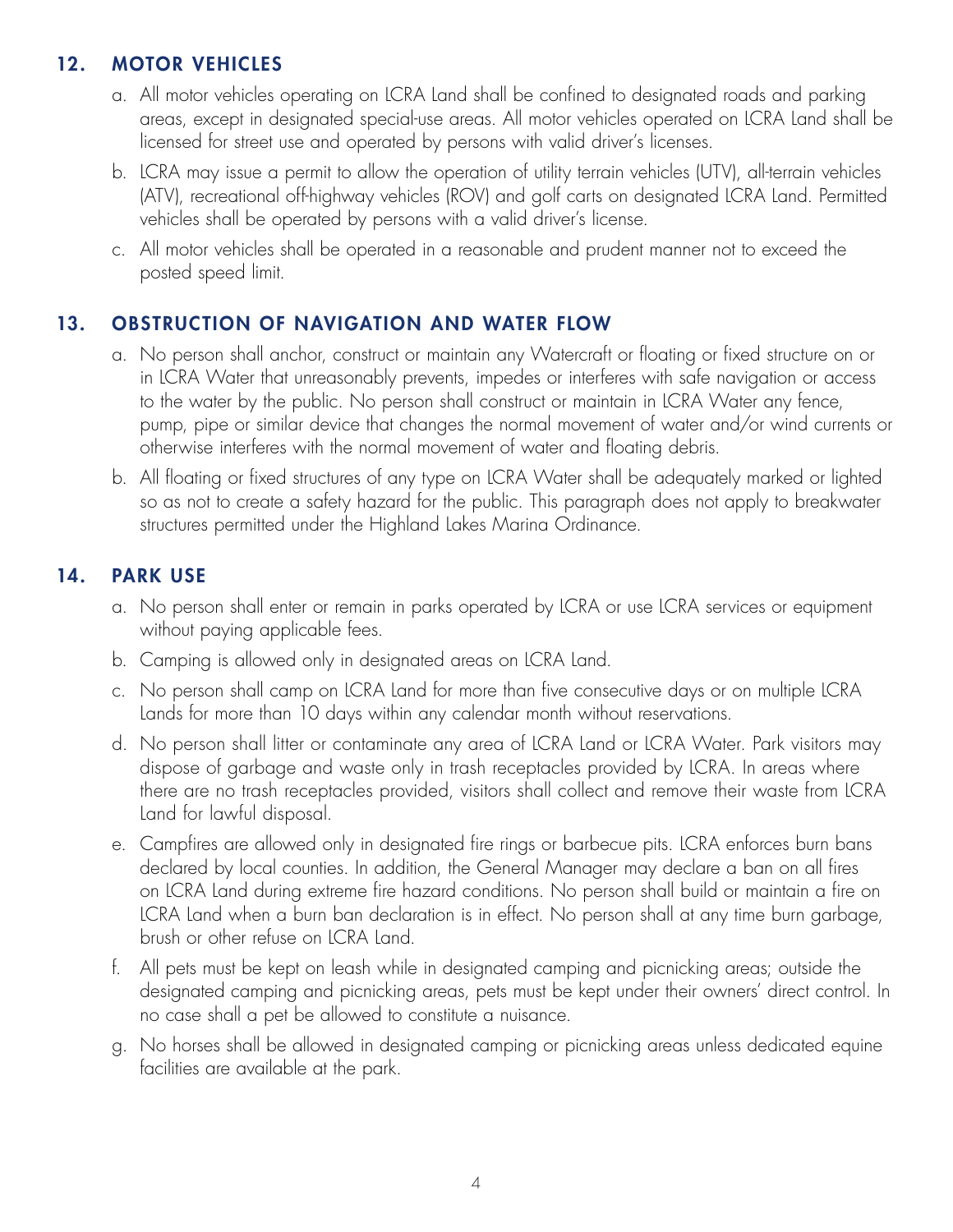- h. No person shall place, construct, erect or occupy any temporary or permanent structure for human habitation or other purposes on LCRA Land. This provision does not apply to the use of normal camping equipment. No person shall install or construct an electric, water, wastewater or other utility line or service on, over or under LCRA Land.
- i. No person shall cause, create or contribute to excessive noise, including generators and amplified music on LCRA Land, between the hours of 10 p.m. and 6 a.m. Noise that unreasonably disturbs other visitors is considered excessive.
- j. Persons who are intoxicated or are causing a nuisance, annoyance or alarm are not allowed on LCRA Land.

# 15. PROTECTION OF LCRA PROPERTY AND NATURAL AND CULTURAL RESOURCES

- a. Archaeological and historical features in, on or under LCRA Land or LCRA Water are protected by state law and may not be disturbed or removed without a permit from the Texas Historical Commission, or successor agency, and without having obtained prior written permission from LCRA.
- b. No person shall destroy, alter, excavate or remove from LCRA Land any timber, shrubs, other vegetation, rock, sand, gravel, caliche, or any other substance or material or any archaeological, historic or geologic feature.
- c. No person shall use a metal detector on LCRA Land.
- d. No person shall damage, deface or destroy any LCRA property, including equipment and facilities provided for outdoor recreational purposes.
- e. No person shall alter or remove any LCRA sign, survey marker, boundary fence, cross fence, gate, cattle guard or wire gap. No person shall construct any road, trail, path or other avenue on, over or across LCRA Land or cross LCRA Land to reach adjacent property.

#### 16. RESTRICTED AREAS

- a. Access to all LCRA critical infrastructure, including dams, power plants, substations and natural gas facilities, and the LCRA Land surrounding them, is restricted to authorized personnel only. Public use of such critical infrastructure for recreational purposes and fishing would interfere with the proper conduct of LCRA business and the lawful use of LCRA's critical infrastructure.
- b. The General Manager is authorized to close areas of LCRA Land to the public and to restrict activities in certain areas to help ensure the safety and health of the public and to secure and preserve property and improvements. Areas that are restricted will be clearly designated.
- c. The General Manager is authorized to designate certain areas of LCRA Water as restricted to fishing, swimming or other activities. Such areas will be marked by buoys or signs.
- d. No person shall enter into such prohibited areas or engage in any activity that violates a posted prohibition, restriction, sign or buoy.
- e. The use of unmanned aircraft systems (UAS) or surveillance equipment is strictly prohibited at or near LCRA's critical infrastructure such as dams, power plants, substations, natural gas facilities, power lines and other designated areas. Any use that interferes with LCRA operations, causes damage or injury, creates a public safety hazard, or is in violation of Law is strictly prohibited. The takeoff, landing or control of UAS at, on or over LCRA infrastructure is prohibited.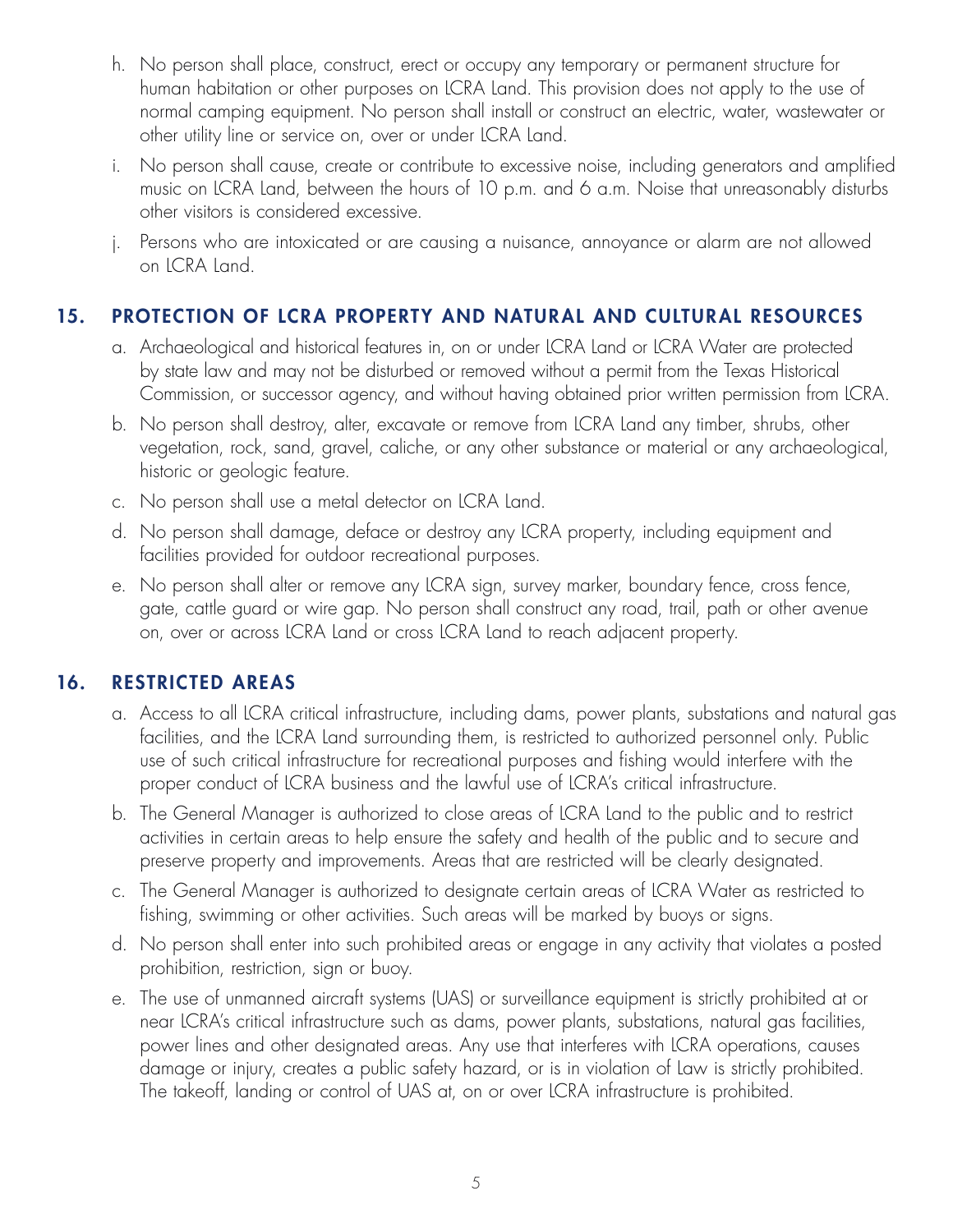- f. Commercial filming on LCRA Land, including the use of UAS, is prohibited without a film permit from *ICRA*.
- g. This regulation shall not apply to LCRA-authorized operations, maintenance, patrol or rescue activities.

# 17. SANITATION

- a. No person shall dump or otherwise dispose of garbage, polystyrene foam, construction materials, hazardous materials or other solid waste on LCRA Land or into LCRA Water.
- b. No person shall discharge wastewater, sewage or effluent from holding tanks, sinks, toilets or other plumbing fixtures on LCRA Land or into LCRA Water.

#### 18. SOLICITATION OF BUSINESS

- a. No person shall engage in or solicit any business on LCRA Land.
- b. No person shall solicit any business on LCRA Water. The sale of food, beverages or merchandise on LCRA Water is prohibited.
	- I. For the purpose of this regulation, merchandise does not include goods sold incidental to services rendered in support of public safety, navigation, or shoreline, dock or marina maintenance.

#### 19. SWIMMING

Swimming is prohibited within 50 feet of any public boat ramp.

#### 20. WATERCRAFT

- a. A Motorboat operating on LCRA Water must have an exhaust water manifold or a factory-type muffler installed on the engine.
- b. Watercraft on LCRA Water shall be equipped and operated in accordance with all provisions of the Texas Water Safety Act and all water safety rules and regulations adopted by the Texas Parks and Wildlife Department.
- c. The operator of any Watercraft involved in an accident on LCRA Water shall immediately report the accident to an LCRA Ranger or other law enforcement official.
- d. Any Watercraft operated on LCRA Water that is equipped with an optional exhaust noisesuppression device shall be operated with the device engaged when in a "No Wake" area.
- e. No person may operate a Motorboat on LCRA Water at a speed greater than the minimum speed necessary to maintain steerageway and headway within 50 feet of the shoreline, structures, swimmers or restricted areas.
- f. No person shall anchor or otherwise leave any Watercraft unattended on LCRA Land unless authorized by LCRA.
- g. No person shall anchor or otherwise leave any Watercraft unattended on LCRA Water except when authorized at a dock or marina.